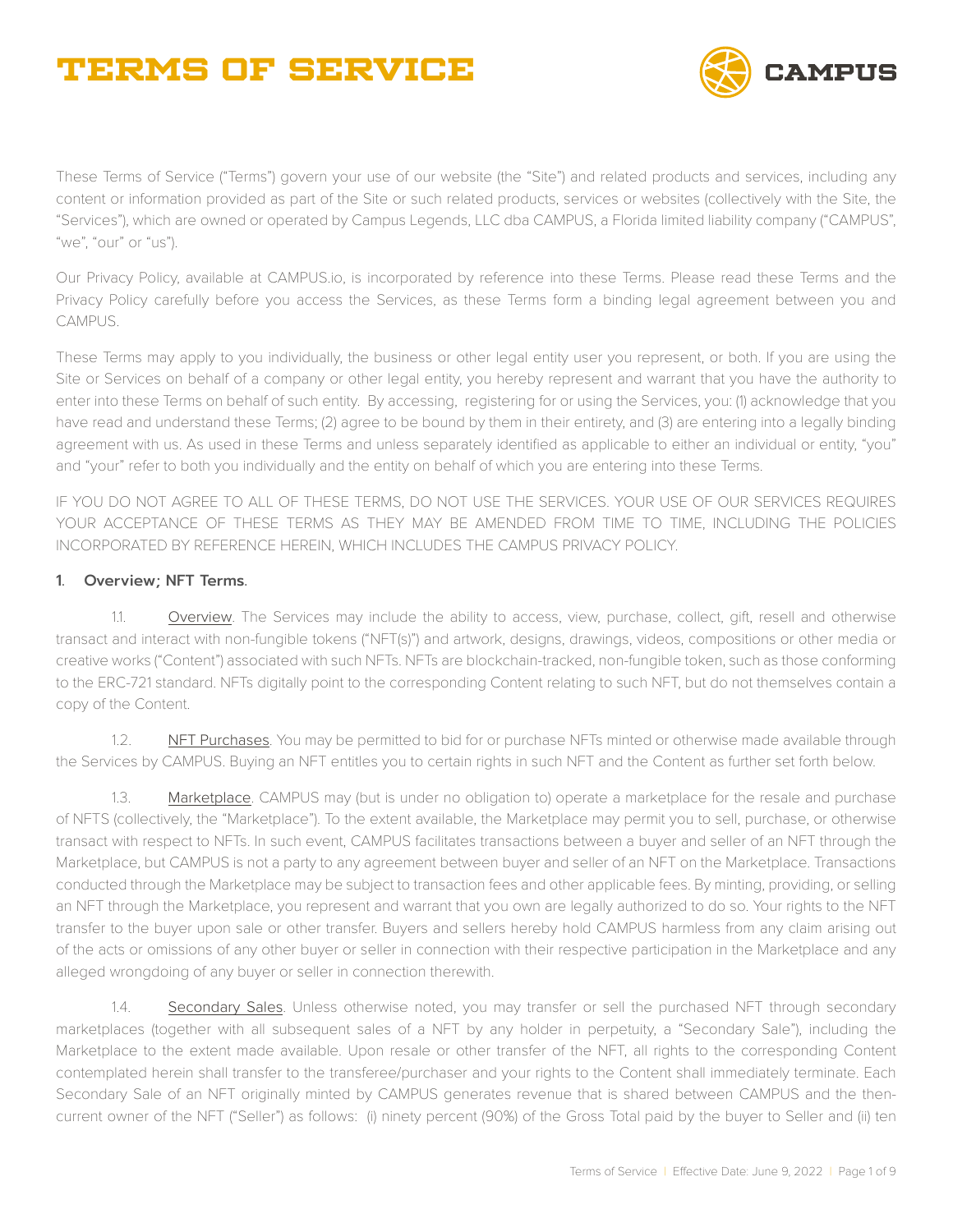percent (10%) of the Gross Total to CAMPUS. Gross Total means the price paid by the buyer to Seller prior to any reduction for third party fees associated with the sale, such as transaction fees, processing fees, credit card fees, conversion fees, and platform fees (collectively, "Resale Fees"). Seller shall be solely responsible for payment of all Resale Fees. This revenue sharing obligation is part of a smart contract associated with the NFT at the time of original purchase, and it applies to all sales of an NFT in perpetuity.

1.5. Rights to NFTs. Subject to these Terms, you shall own the NFTs (but not the corresponding Content) purchase by you, and you may gift, re-sell, or otherwise transfer ownership of the NFT to any third party lawfully entitled to acquire it.

1.6. Rights to Content; Restrictions. CAMPUS grants you a limited, non-exclusive, non-transferable (except in connection with a Secondary Sale), non-sublicensable, revocable license to access, use, and display the Content associated with the purchased NFT solely for your personal, non-commercial use. For clarity, except for the foregoing license, neither your purchase of an NFT nor these Terms grants you any other license or rights to any other intellectual property rights (including copyrights, trademarks, service marks, or rights of publicity) in the Content. Without limiting the foregoing and subject to applicable law, you may not: (i) commercialize the NFT (other than by reselling it as contemplated herein) or Content, including in connection with the marketing, advertising, or selling of any third party product; (ii) modify the Content in any way or combine the Content with, or embed the Content into, any digital or other content or media; (iii) use the NFT or Content in any manner which infringes upon the intellectual property rights of any person or entity; or (iv) use the NFT or Content in connection with or to promote any illegal activity, inappropriate or obscene content, or in any other manner which could tarnish or harm the reputation of CAMPUS or any individual whose name, image, likeness, trademarks, or copyrighted material appears in connection with or is represented by the NFT. These restrictions are intended to be interpreted broadly. You may not use the Content to suggest any affiliation, sponsorship, approval, endorsement, or other relationship between you and the subject matter of the Content or the owner/ licensor of the intellectual property rights in the Content. You shall not create any products, provide services, adopt as a social media handle, use as the name of a social media account, use as a trademark or trade name, or otherwise use or exploit any intellectual property associated with Content. You shall not display the Content in a context that may embarrass, or bring into disrepute, or enmesh in controversy, the Content or the owner of the intellectual property rights in the Content (by way of example, displaying the Content in connect with personal attacks, harassment, or discrimination).

1.7. Unlock Rewards. CAMPUS may offer certain "unlock" rewards from time to time in its sole discretion. Such unlock rewards may be available in connection with the purchase of certain individual or groups of NFTs. In such event, in order to receive such unlock reward, you must: (i) maintain an active account with all requisite details and requirements completed to receive the unlock reward, (ii) be holding the corresponding NFT(s) at the time of the unlock reward, and (iii) otherwise fulfill any specified requirements in connection with the unlock reward.

1.8. Wallet Services. CAMPUS may enable, integrate with, or link to wallet services or functionality for use in connection with the NFTs and Services and may engage third parties or to provide users with financial payment capabilities using both traditional and digital currencies (collectively, "Wallet Services"). CAMPUS is not responsible for, and you hereby hold CAMPUS harmless from any claims in connection with your use of, any such Wallet Services. All fees related to your use of Wallet Services are solely your responsibility. You alone have control of and responsibility for transactions related to the Wallet Services.

1.9. Assumption of Risk. The value of NFTs is subjective and therefore can be volatile. Any purchase or sale you make, accept or facilitate of an NFT (including outside of the Site) will be entirely at your own risk. There is no guarantee that your NFT will have any resale value and you may face a complete loss. You acknowledge that you have obtained sufficient information to make an informed decision to authorize, bid, purchase, or sell an NFT and that you have sufficient financial resources to withstand a complete loss of the value of any NFT you purchase. CAMPUS Parties does not and cannot guarantee that any NFTs purchased will retain their value, and expressly denies and disclaims any liability to you for any losses you may incur by transacting in NFTs. Before making the decision to buy or sell an NFT, you should conduct your own due diligence. You hereby hold CAMPUS harmless from any decisions you make to buy or sell any NFTs and any corresponding losses.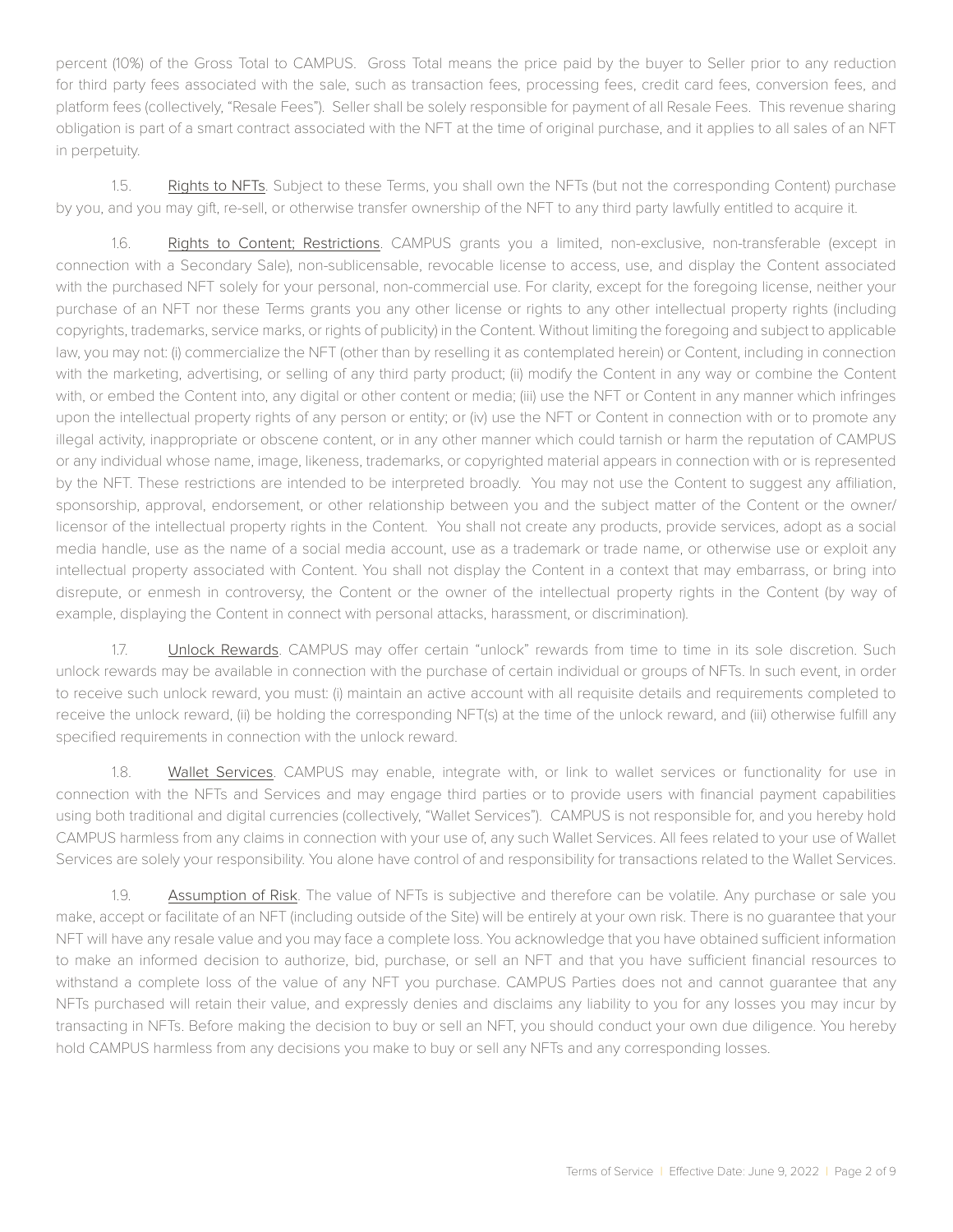## 2. Your Eligibility; Your Responsibility

To be eligible to use the Services, you represent and warrant that you: (i) are at least 18 years of age, or otherwise over the age of majority in the jurisdiction in which you reside; (ii) are not currently restricted from the Services and are not otherwise prohibited from having an account related thereto; (iii) will only maintain one account at any given time; (iv) will only provide accurate information to CAMPUS; (v) have full power and authority to enter into these Terms and doing so will not violate any other agreement to which you are a party; and (vi) will not violate any rights of CAMPUS or a third party.

You assume all responsibility for your use of, and access to, the Services. Accounts are for a single user, company or other legal entity, as applicable. Any multiple-party use, other than individual use on behalf of a company or other legal entity, is prohibited. For example, sharing a login between non-entity individual users is prohibited.

## 3. Personal Information; Your User Materials; Your Account

3.1. Accuracy. By registering for our Services, you represent and warrant that all information you submit to us is true, accurate, current and complete and that you will promptly notify us in writing if your information changes. It is your responsibility to keep your account and profile information accurate and updated. We are not responsible for any disputes or claims related to any inaccurate, incomplete, or untimely information provided by you to us.

3.2. Privacy. To use our Services, you must register with us and submit certain personally identifiable information. You expressly agree that we may collect, disclose, store and otherwise use your information in accordance with the terms of the CAMPUS Privacy Policy, available at CAMPUS.io.

3.3. Your Materials. As between you and CAMPUS, you own the information, materials, photos, or other content (the "User Materials") you provide CAMPUS under this Agreement. Any User Materials that you upload or otherwise provide to CAMPUS in connection with the Services may be used by CAMPUS in order to provide and promote the Services or CAMPUS's business. Accordingly, you grant to CAMPUS, and all of its subsidiaries, affiliates, successors, and assigns, a worldwide, perpetual, royalty-free, fully paid, sublicensable, non-exclusive, and transferable right to use, publish, reproduce, distribute, modify, prepare derivative works of, adapt, publicly display and otherwise use the User Materials. Such right to use such User Materials shall survive the termination of these Terms and termination of the Services. You authorize us to use, forward, or post your profile or related information on other sites and services. Notwithstanding the foregoing, you retain all rights to the User Materials, except as otherwise provided herein or as otherwise provided in any other agreement between you and CAMPUS. Any User Materials you submit to us is provided at your own risk of loss. You are solely responsible for all User Materials you share, provide, display, publish, or disseminate to others, whether such action was taken by us or you. By providing User Materials to us, you represent and warrant that you are entitled to submit it and that it is not confidential and not in violation of any law, contractual restrictions or other third party rights (including any intellectual property rights). CAMPUS may also remove or delete your User Materials from the Services at any time in its sole discretion.

3.4. Interactions with Other Users. You are solely responsible for all interactions with other users. You acknowledge and agree that we do not have an obligation to verify any User Materials or other information provided by users on the Services. CAMPUS offers various forums which allow you to post comments. CAMPUS also enables sharing of information by allowing users to post content and information, including links and other information. Pursuant to the license granted by you above, CAMPUS may grant other users of the Services access and share rights to your User Materials in accordance with these Terms, your settings and the nature of your connection with such other users. Information you share may be seen and used by other users of the Services. CAMPUS cannot guarantee that users of the Services will not use the information that you share on CAMPUS, nor the manner of use. CAMPUS is not responsible for another user's or other third party's misappropriation or misuse of your User Materials or other information. You are solely responsible for your interactions with other users. Additionally, CAMPUS is not responsible for the truthfulness, accuracy, authenticity, or completeness of any of the User Materials or any other information provided by other users or any other third party. You hereby release CAMPUS from all claims, demands, or damages of every kind, known or unknown, in any way connected with (i) any relationship arising between users of the Services, (ii) any dispute between you and another user, or (iii) arising out of any services which originated through the Services or were otherwise provided by a user. Additionally, you agree to immediately report to us any false information provided or misconduct by any user of the Services.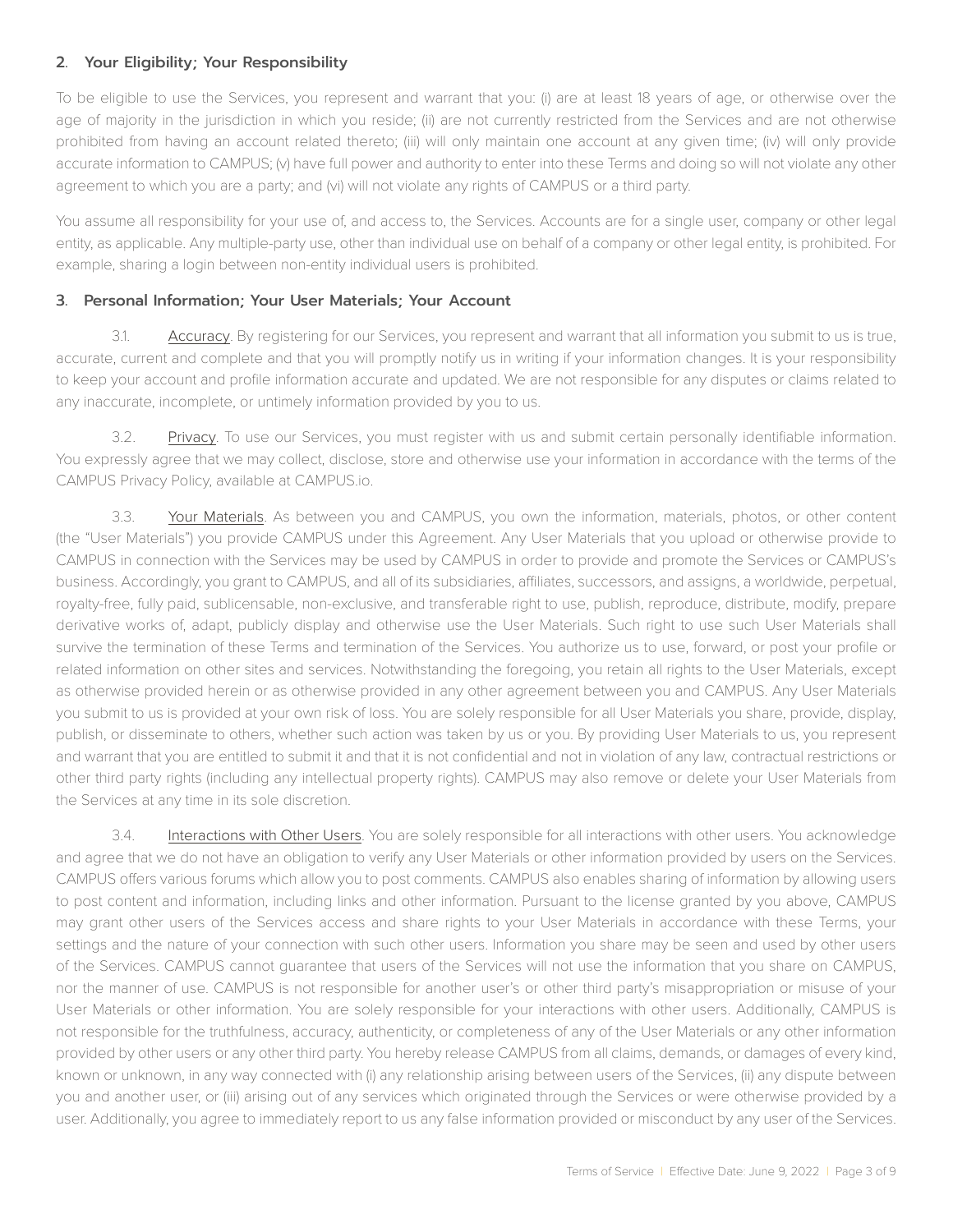3.5. Social Media Integration. The Services may allow you to enable or log in to the Services via various social networking services like Facebook or Twitter ("Social Network Service(s)"). By directly integrating these services, we make your online experiences richer and more personalized. To take advantage of this feature, we will ask you to log into or grant us permission via the relevant Social Network Service. When you add a Social Network Services account to the Service or log into the Service using your Social Network Services account, we will collect relevant information necessary to enable the Service to access that Social Network Service and your data contained within that Social Network Service. As part of such integration, the Social Network Service will provide us with access to certain information that you have provided to the Social Network Service, and we will use, store and disclose such information in accordance with our privacy statement. However, please remember that the manner in which Social Network Services use, store and disclose your information is governed by the policies of such third parties, and CAMPUS shall have no liability or responsibility for the privacy practices or other actions of any Social Network Services that may be enabled within the Service.

3.6. Your Account. Except for your User Materials licensed to us as set forth above, the account you create and any related profile is owned by us. With regard to your account, you agree to: (i) keep your password secure and confidential; (ii) not permit others to use your account; (iii) not use the accounts of others; (iv) not transfer your account to another party; and (v) notify us of any actual or suspected unauthorized use of your account. You are responsible for any activity occurring under your account.

3.7. Feedback. You may from time to time identify problems, solutions to identified problems, provide suggestions, comments or other feedback related to our Services or otherwise relating to CAMPUS ("Feedback") to CAMPUS. You acknowledge and agree that all Feedback is and shall be given entirely voluntarily and CAMPUS shall be free to use or disclose such Feedback for any purpose. You further acknowledge and agree that your Feedback does not contain confidential or proprietary information and you are not entitled to any compensation or reimbursement of any kind from CAMPUS under any circumstances relating to such Feedback.

## 4. Personal Use; Limited License; Ownership

Subject to the terms and conditions herein, CAMPUS grants you a limited, revocable, non-transferable, non-sublicensable, non-exclusive license and right to access the Services through a generally available mobile device, web browser or CAMPUS authorized Site to view content and information and otherwise use the Services to the extent intended and permitted by the functionality thereof. This license is personal to you, and you may not resell our Services, permit other users access to our Services through your account, or use the Services to host content for others. You may not copy or download any content from the Services except with the prior written approval of CAMPUS. You acknowledge that, except as otherwise expressly provided, these Terms are solely between you and CAMPUS.

Furthermore, without the prior written approval of CAMPUS, you may not distribute, publicly perform or display, lease, sell, transmit, transfer, publish, edit, copy, create derivative works from, rent, sub-license, distribute, decompile, disassemble, reverse engineer or otherwise make unauthorized use of the Services. Any commercial use not expressly authorized is prohibited. You agree not to remove, obscure, or alter copyright, patent, trademark, or other proprietary rights notices affixed to the Services. Your rights are subject to your compliance with these Terms as well as any other agreements applicable to the Services you are using. The Services provided by CAMPUS are licensed, not sold. The Services, and all copies of the Services, are owned by CAMPUS or its third party licensors and are protected by various intellectual property laws, including, without limitation, copyright and trade secret laws. CAMPUS reserves all rights not expressly granted to you herein. You agree that you have no right to any CAMPUS trademark or service mark and may not use any such mark in any way unless expressly authorized by CAMPUS.

Making unauthorized copies or distribution of Site content or otherwise violating these Terms may result in the termination of your CAMPUS account, prohibition on use of the Services, and further legal action. CAMPUS reserves the right to limit your use of or access to the Services, in its sole discretion in order to maintain the performance and availability of the Services and to enforce these Terms of Service.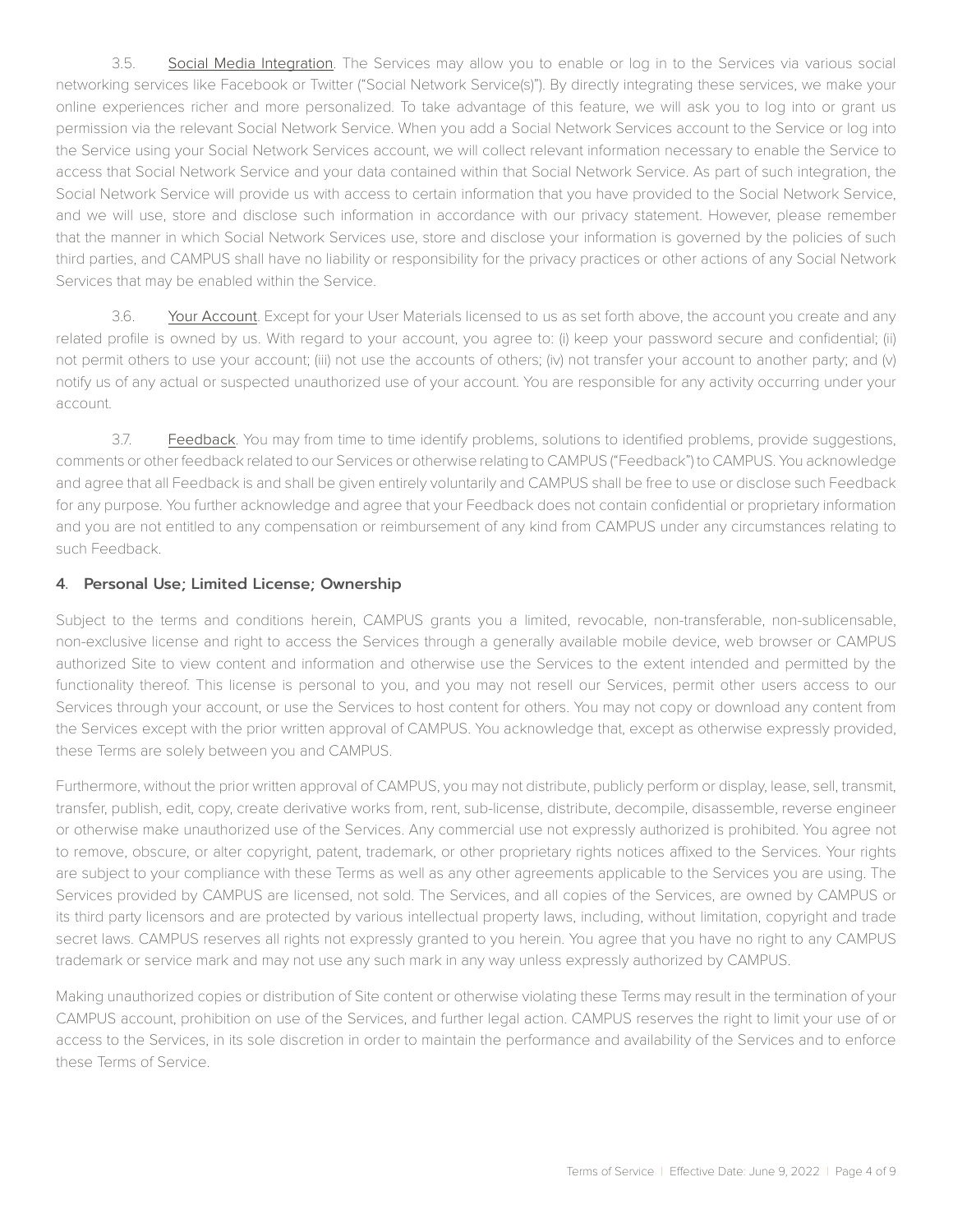### 5. Fees; Payments

If you purchase any NFTs or Services that we offer for a fee, you agree to pay the applicable fees when due plus all related taxes. All applicable taxes are calculated based on the billing information you provide us at the time of purchase. Unless otherwise denoted, all fees are assessed in U.S. dollars. All purchases are non-cancellable and non-refundable unless otherwise determined by CAMPUS in its sole discretion. Your order may be suspended or cancelled for any reason, including if the payment method cannot be verified, is invalid or is otherwise not acceptable. We reserve the right to request additional information or documentation before authorizing any transactions or payouts. You also agree that CAMPUS and its third-party service providers providing payment processing services may store your payment information. We may charge your payment information for subsequent charges you authorize, such as account upgrades or other special charges authorized by you. If the payment method you use with us reaches its expiration date and you do not edit the applicable information, you authorize us to continue billing that payment method and you remain responsible for any uncollected amounts.

## 6. Acceptable Use Policy

You agree to comply with all applicable laws and regulations in connection with your use of the Services. You may not use our Services to post or transmit any illegal material, including without limitation any transmissions that would constitute a criminal offense, give rise to civil liability, or otherwise violate any local, state, national or international law or regulation. In particular, the following is a representative, non-exhaustive list of acts that are prohibited:

- **Using the Services while operating a motor vehicle;**
- **T** The transmission or posting of chain letters or pyramid schemes, or other acts that involve deceptive online marketing practices or fraud;
- Acts that may materially and adversely affect the quality of other users' experience;
- Actual or attempted unauthorized use or sabotage of any computers, machines or networks;
- Introducing malicious programs into CAMPUS's Services, network or servers (e.g. viruses, worms, Trojan horses, etc.);
- **E** Engaging in any monitoring or interception of data not intended for you without authorization;
- Attempting to circumvent authentication or security of any host, network, or account without authorization;
- **Reverse engineer, decompile, disassemble, decipher or otherwise attempt to derive the source code for any underlying** intellectual property used to provide the Services, or any part thereof;
- Adapt, modify or create derivative works based on the Services, technology underlying the Services, or other users' content, in whole or part;
- Duplicate, license, sublicense, publish, broadcast, transmit, distribute, perform, display, sell, rebrand, or otherwise transfer information found on the Services (excluding content posted by you) except as permitted in these Terms, or as expressly authorized by CAMPUS in writing;
- Using any method, software or program designed to collect identity information, authentication credentials, or other information;
- **T** Transmitting or receiving, uploading, using or reusing material that is abusive, indecent, defamatory, harassing, obscene or menacing, or a breach of confidence, privacy or similar third party rights;
- Transmitting or receiving, uploading, using or reusing material that violates any intellectual property rights of a third party, including, without limitation, patents, trademarks, trade secrets or copyrights;
- **T** Transmitting, receiving, uploading, using or reusing material that you do not have a right to transmit under any law or under contractual or fiduciary relationships (such as inside information, proprietary and confidential information learned or disclosed as part of employment relationships or under nondisclosure agreements);
- $\blacksquare$  Falsifying user identification information;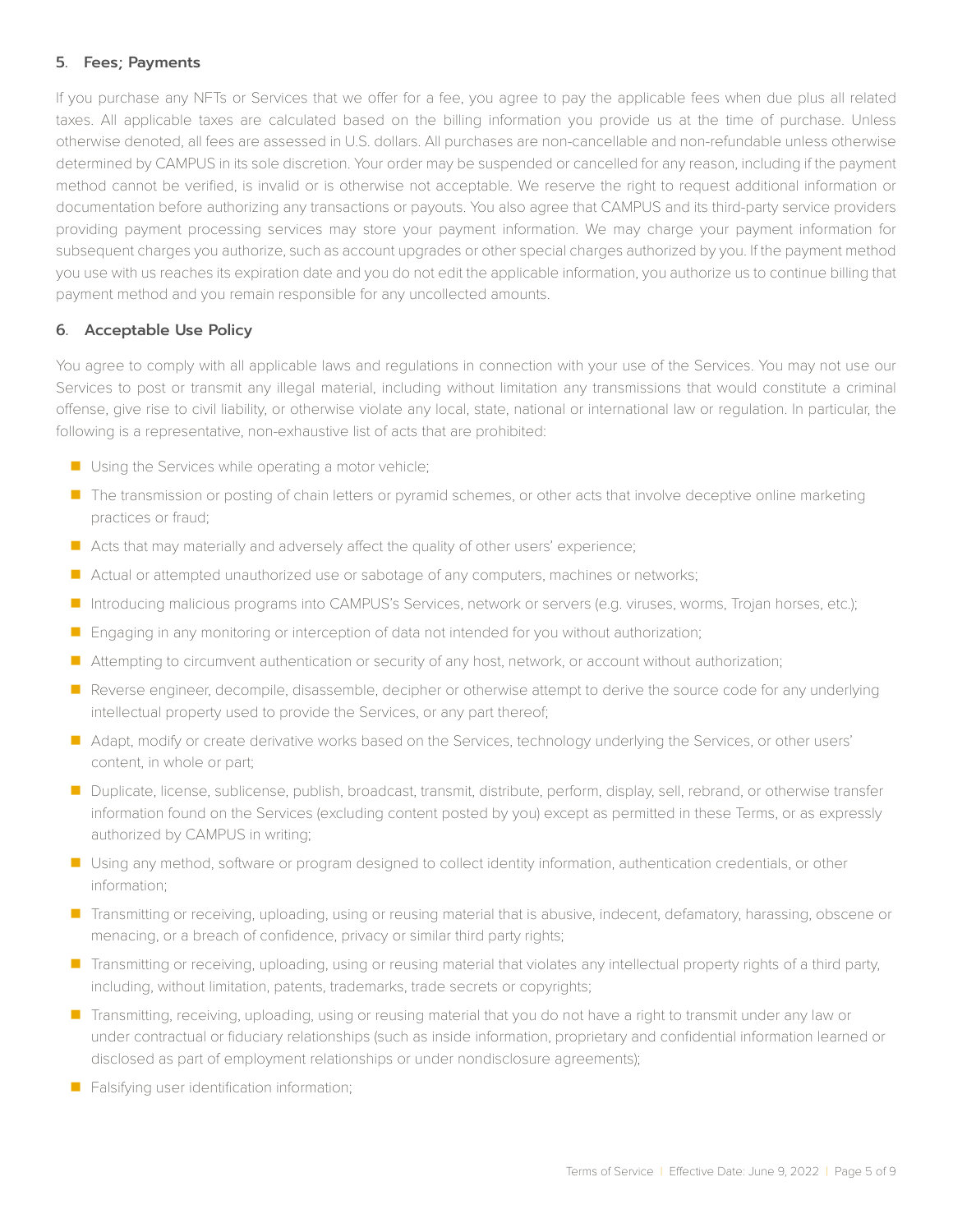- Using the Services for anything other than lawful purposes including, but not limited to, intentionally or unintentionally violating any applicable local, state, national or international law; or
- **I** Impersonating any person or entity, including, but not limited to, an CAMPUS representative, or falsely stating or otherwise misrepresenting your affiliation with a person or entity.

CAMPUS enforces a zero-tolerance SPAM policy regarding information transmitted through our network. CAMPUS may determine in its sole discretion whether any transmissions are considered SPAM. SPAM includes, but is not limited to, the following:

- Bulk unsolicited e-mail, promotional material, or other forms of solicitation sent via the Services, or e-mail that advertises any IP address belonging to CAMPUS or any URL (domain) that is hosted by CAMPUS.
- The use of web pages set up on ISPs that allow SPAM-ing that directly or indirectly reference customers to domains or IP addresses hosted by CAMPUS.
- **F** Forging or misrepresenting message headers, whether in whole or in part, to mask the true origin of the message.

If CAMPUS determines that you have posted one or more articles of SPAM, we may cancel your account immediately and take steps to prevent you from using our network at any time thereafter.

You agree not to use the Services for the purpose of recruiting for another website or service that offers competing functionality to the Services.

## 7. Copyright Protected Materials

CAMPUS respects the intellectual property rights of others and expects that you do the same. It is our policy to terminate, in appropriate circumstances, the accounts of subscribers who infringe the copyrights of others. You may not upload, download, post, publish, transmit, reproduce, or distribute in any way, files, material, information, software or other material obtained through the Services that is protected by copyright or other proprietary right or derivative works with respect thereto, without obtaining permission of the copyright owner or other right holder. CAMPUS has the right, but not the obligation, to remove from the Services any files, material, information, software or other material CAMPUS believes is or may be, in its sole discretion, infringing or otherwise in violation of the rights of others.

If you believe in good faith that your copyright has been infringed, please provide a written communication regarding such belief to: hi@CAMPUS.io

## 8. Right to Restrict or Terminate Access

CAMPUS may deny or restrict your access to all or part of the Services without notice in its reasonable discretion if it deems that you have engaged in any conduct or activities that CAMPUS in its reasonable discretion believes violates the letter or spirit of any of these Terms. If CAMPUS denies or restricts your access to the Services because of such a violation, you shall have no right to obtain any refund or credit for the subscriptions fees you have paid.

In the event that these Terms or the Services are terminated for any reason or no reason, you acknowledge and agree that you will continue to be bound by these Terms. Following termination, you shall immediately cease use of the Services and any license granted to you under any agreement related to your use of the Services shall immediately terminate. Upon termination, CAMPUS reserves the right to delete all of your User Materials, data, and other information stored on CAMPUS's servers. CAMPUS will not be liable to you or any third party as a result of the termination of these Terms or the Services or for any actions taken by CAMPUS pursuant to these Terms as a result of such termination. Without limiting the generality of the foregoing, CAMPUS will not be liable to you or any third party for damages, compensation, or reimbursement relating to your use of the Services, or the termination thereof.

You may terminate these Terms by terminating your use of the Services and any related account. CAMPUS may terminate these Terms or suspend your use or access of the Services at any time upon written notice to you. Any sections or terms which by their nature should survive or are otherwise necessary to enforce the purpose of these Terms, will survive the termination of these Terms and termination of the Services. Termination of these Terms or the Services does not relieve you from your obligation to pay CAMPUS any amounts owed to CAMPUS.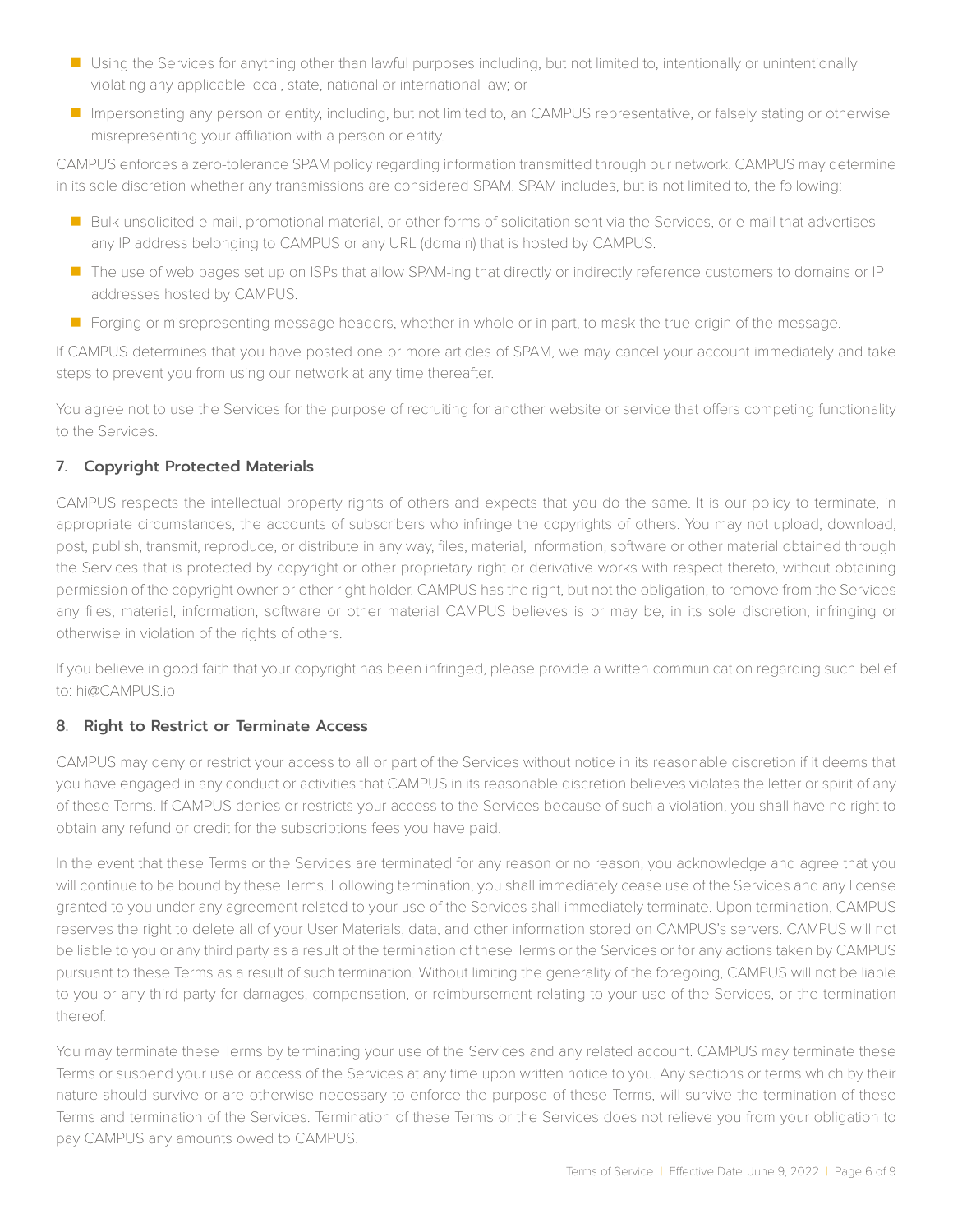# 9. Security

You acknowledge and agree that you are solely responsible for protecting your password and other personal information and for the consequences of not protecting such data. Access to our Services and to certain online transactions may involve the use of identification numbers, passwords, payment accounts or other individualized nonpublic information ("Private Documentation"). You shall use your best efforts to prevent unauthorized use of our Services, your account, or of any Private Documentation, and shall promptly report to CAMPUS any suspected unauthorized use or other breach of security. You shall be responsible for any unauthorized use of your account, identification numbers or passwords until we receive written notice of a breach of security and a request to block further access for such numbers and passwords. CAMPUS shall not be liable for any unauthorized use of payment accounts.

## 10. Disclaimer of Warranty

YOUR USE OF THE SERVICES AND PURCHASE OF NFTS IS AT YOUR SOLE RISK. ALL SITE CONTENT AND THE SERVICES ARE PROVIDED ON AN "AS IS" AND "AS AVAILABLE" BASIS, WITHOUT WARRANTIES OF ANY KIND, EXPRESS, STATUTORY OR IMPLIED, INCLUDING WITHOUT LIMITATION, ANY IMPLIED WARRANTIES OF MERCHANTABILITY, FITNESS FOR A PARTICULAR PURPOSE, TITLE, CUSTOM, TRADE, QUIET ENJOYMENT, NONINFRINGEMENT, AVAILABILITY OR ACCURACY OF INFORMATION. CAMPUS DOES NOT WARRANT THAT THE SERVICES WILL BE AVAILABLE, WILL MEET YOUR REQUIREMENTS OR WILL OPERATE IN AN UNINTERRUPTED, ERROR-FREE OR COMPLETELY SECURE MANNER OR THAT ERRORS OR DEFECTS WILL BE CORRECTED. CAMPUS DOES NOT MAKE ANY REPRESENTATIONS, WARRANTIES, OR CONDITIONS REGARDING THE USE OR THE RESULTS OF THE USE OF THE SERVICES, IN TERMS OF THEIR ACCURACY, RELIABILITY, TIMELINESS, COMPLETENESS, OR OTHERWISE.

SOME JURISDICTIONS MAY NOT ALLOW THE EXCLUSION OR LIMITATION OF IMPLIED WARRANTIES OR CONDITIONS, OR ALLOW LIMITATIONS ON HOW LONG AN IMPLIED WARRANTY LASTS, SO THE ABOVE LIMITATIONS OR EXCLUSIONS MAY NOT APPLY TO YOU. IN SUCH EVENT, CAMPUS'S WARRANTIES AND CONDITIONS WITH RESPECT TO THE SERVICES WILL BE LIMITED TO THE GREATEST EXTENT PERMITTED BY APPLICABLE LAW IN SUCH JURISDICTION.

## 11. Limitation of Liability

UNDER NO CIRCUMSTANCES WILL CAMPUS, ITS AFFILIATES, EMPLOYEES, AGENTS, REPRESENTATIVES, LICENSORS OR OTHER THIRD PARTY PARTNERS ("CAMPUS PARTIES") BE LIABLE TO YOU OR ANY OTHER PERSON FOR ANY INDIRECT, INCIDENTAL, PUNITIVE, SPECIAL, EXEMPLARY OR CONSEQUENTIAL DAMAGES ARISING OUT OF THE NFTS OR USE, INABILITY TO USE, OR THE RESULTS OF USE OF OUR SERVICES, WHETHER BASED ON WARRANTY, CONTRACT, TORT (INCLUDING NEGLIGENCE), OR ANY OTHER LEGAL THEORY; INCLUDING WITHOUT LIMITATION DAMAGES RESULTING FROM LOST PROFITS, LOST DATA, LOSS OF BUSINESS OR BUSINESS INTERRUPTION, WHETHER DIRECT OR INDIRECT, ARISING OUT OF THE USE, INABILITY TO USE, OR THE RESULTS OF USE OF OUR SERVICES, WHETHER BASED ON WARRANTY, CONTRACT, TORT (INCLUDING NEGLIGENCE), OR ANY OTHER LEGAL THEORY.

A CAMPUS PARTY'S TOTAL CUMULATIVE LIABILITY SHALL IN NO EVENT EXCEED THE GREATER OF: (A) THE AMOUNT YOU PAID CAMPUS FOR YOUR USE OF THE SERVICES IN THE PRIOR THREE (3) MONTHS; AND (B) THE SUM OF ONE HUNDRED (100) US DOLLARS.

SOME STATES OR JURISDICTIONS MAY NOT ALLOW THE EXCLUSION OR THE LIMITATION OF LIABILITY. IN SUCH STATES OR JURISDICTIONS, THE CAMPUS PARTIES' LIABILITY TO YOU SHALL BE LIMITED TO THE FULL EXTENT PERMITTED BY LAW.

EACH PROVISION OF THESE TERMS THAT PROVIDES FOR A LIMITATION OF LIABILITY, DISCLAIMER OF WARRANTIES, OR EXCLUSION OF DAMAGES IS TO ALLOCATE THE RISKS OF THIS AGREEMENT BETWEEN THE PARTIES. THIS ALLOCATION IS REFLECTED IN THE PRICING OFFERED BY CAMPUS TO YOU AND IS AN ESSENTIAL ELEMENT OF THE BASIS OF THE BARGAIN BETWEEN THE PARTIES. EACH OF THESE PROVISIONS IS SEVERABLE AND INDEPENDENT OF ALL OTHER PROVISIONS OF THESE TERMS. THE LIMITATIONS IN THIS SECTION AND THE SECTION ABOV WILL APPLY NOTWITHSTANDING THE FAILURE OF ESSENTIAL PURPOSE OF ANY LIMITED REMEDY IN THIS AGREEMENT.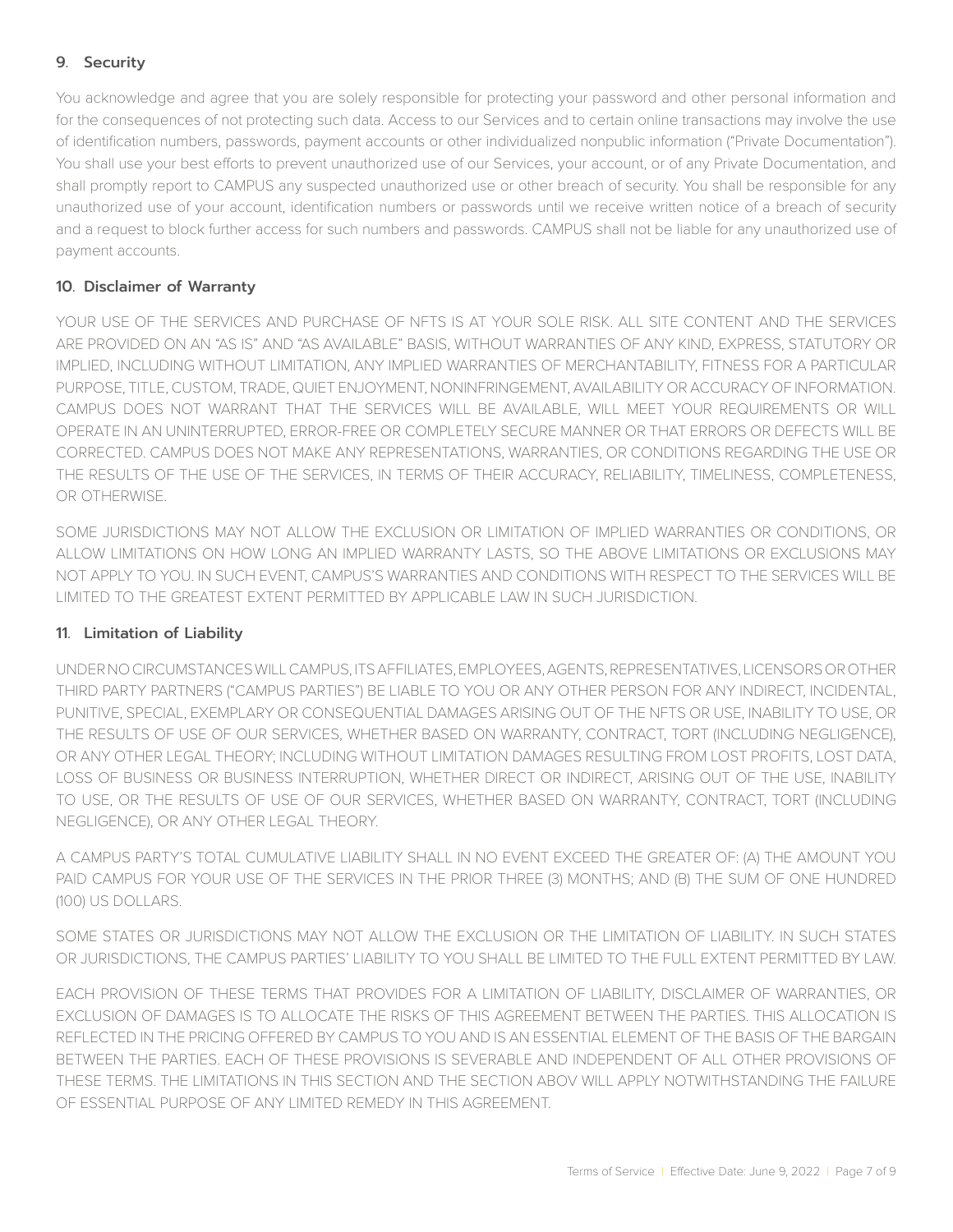## 12. Indemnity

You agree to defend, indemnify and hold the CAMPUS Parties harmless from any claim or demand, including reasonable attorneys' fees, made by any third party arising out of or relating to (i) any violation of these Terms by you; (ii) your User Materials or any other content or material you submit or otherwise transmit through our Services; (iii) your violation of any rights of another; or (iv) your use of the Services. CAMPUS reserves the right, at its own expense, to assume the exclusive defense and control of any matter otherwise subject to defense by you.

### 13. Dispute Resolution

Excluding claims for injunctive or other equitable relief, for any claim where the total amount of the award sought is less than \$10,000, the party requesting relief may elect to resolve the dispute through binding non-appearance-based arbitration. In the event a party elects arbitration, they shall initiate such arbitration through an established alternative dispute resolution provider mutually agreed upon by the parties. The arbitration shall be conducted by telephone, online or be solely based on written submissions; the specific manner shall be chosen by the party initiating the arbitration. The arbitration shall not require any personal appearance by the parties or witnesses unless otherwise mutually agreed by the parties. Any judgment on the award rendered by the arbitrator shall be final and may be entered in any court of competent jurisdiction. You agree that any dispute resolution proceedings will be conducted only on an individual basis and not in a class, consolidated or representative action. If for any reason a claim proceeds in court rather than in arbitration each party waives any right to a jury trial.

#### 14. Electronic Notices and Disclosures

You acknowledge and agree that CAMPUS may provide notices and other disclosures to you electronically by posting such notices or other disclosures on CAMPUS's website or by emailing it to you at any email address provided to CAMPUS by you. Such notices or other disclosures shall be considered received by you following the posting on the website or twenty-four (24) hours following the email being sent to you, as applicable. Any such electronic notice or other disclosure shall have the same effect and meaning as if it had been provided to you as a paper copy.

## 15. Changes to the Terms

We may add to, change or remove any part of these Terms, at any time without prior notice to you other than listing of a later effective date than the one set forth at the top of these Terms. Such modification shall be effective immediately upon posting at the Site. As your next visit to the Site or use of the Services may be governed by different Terms, we encourage you to look for a new effective date on these Terms when you visit the Site or use the Services. It is your responsibility to check these Terms periodically for changes. If we make any material changes to these Terms, we will endeavor to provide registered users with additional notice of any changes, such as at your e-mail address of record or when you log-in to your account.

Your use or continued use of the Services following the posting or notice of any changes to these Terms or any other posted policies shall constitute your acceptance of the changed Terms or policies.

## 16. Third-Party Terms & Content

We do not control, and we are not responsible for, any data, content, services, or products (including software) that you access, download, receive or buy while using the Services. We may, but do not have any obligation to, block information, transmissions or access to certain information, services, products or domains to protect the Services, our network, the public or our users. We are not a publisher of third-party content accessed through the Services and are not responsible for the content, accuracy, timeliness or delivery of any opinions, advice, statements, messages, services, graphics, data or any other information provided to or by third parties as accessible through the Service.

From time to time, the Services may contain references or links to third-party materials not controlled by CAMPUS or its suppliers or licensors. CAMPUS provides such information and links as a convenience to you and should not be considered endorsements of such sites or any content, products or information offered on such sites. You acknowledge and agree that CAMPUS is not responsible for any aspect of the information or content contained in any third party materials or on any third party sites accessible